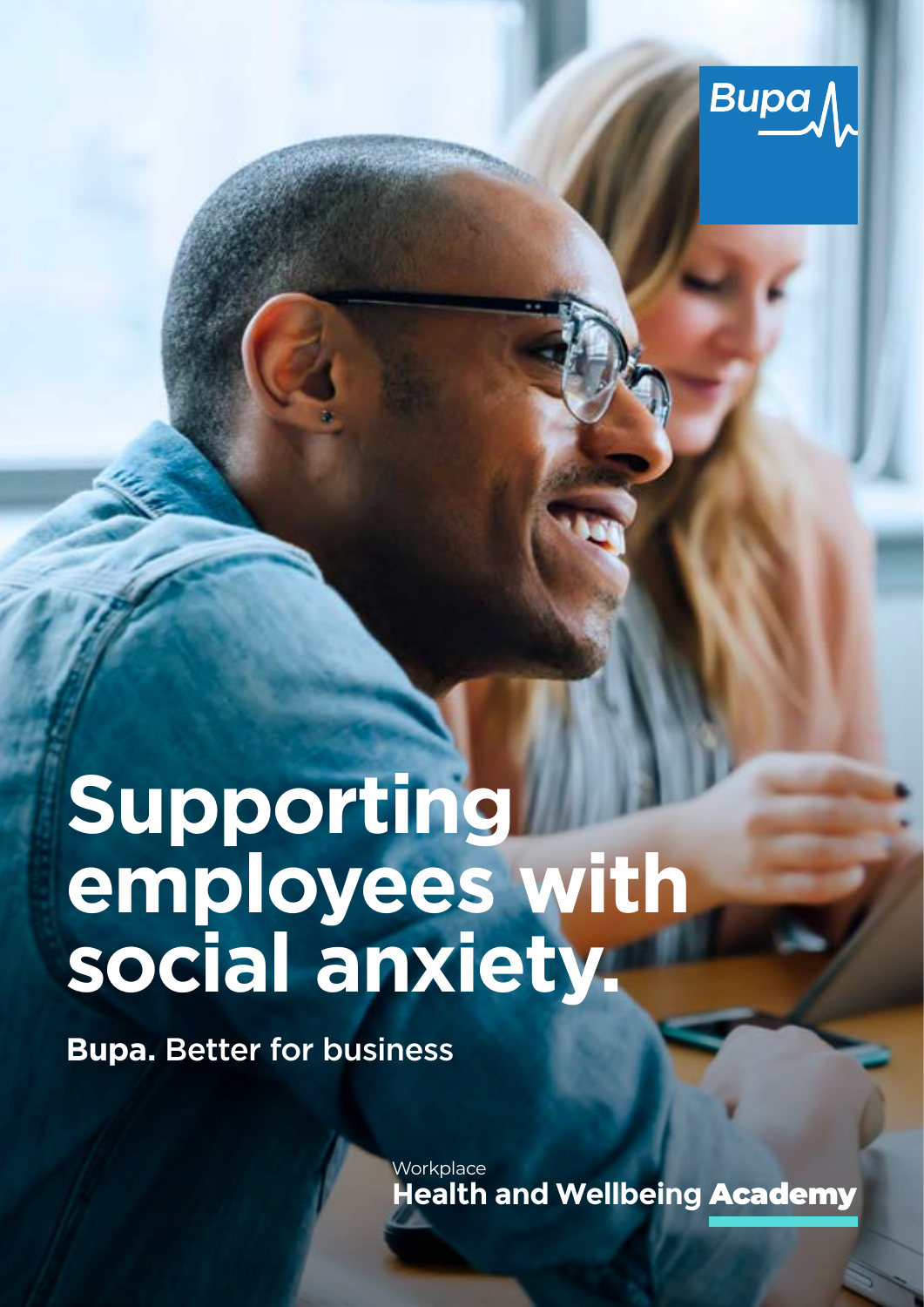# **Introduction.**

Many of us get a bit nervous before meeting new people or speaking in public. But if someone has social anxiety, that shy feeling doesn't go away. Instead, it can lead to an intense fear of social situations. As a manager, it's important to support employees with social anxiety, so that they feel comfortable and are able to thrive in the workplace.



**[Social anxiety in](#page-5-0)  the workplace** 

**[How can you support socially](#page-6-0)  anxious employees?**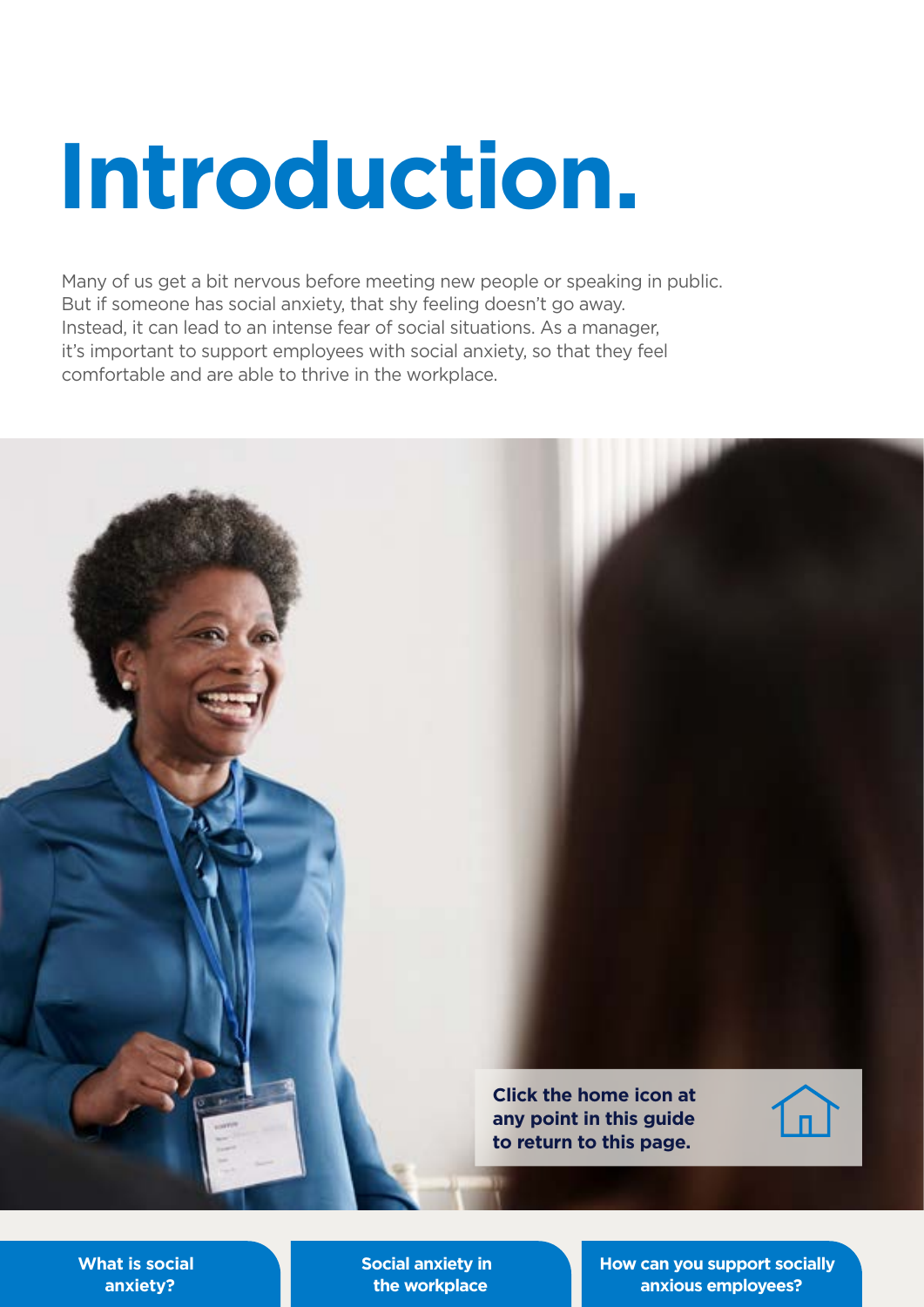<span id="page-2-0"></span>

## **What is social anxiety?**

Social anxiety is a type of phobia (an extreme fear that can cause significant distress). It affects up to 13 in every 100 people, especially women.

Social anxiety is much more than simply being shy – it can stop people doing the things they enjoy and affect their working life. They may feel like they're being judged, even though they're not. And even if they realise their thoughts and feelings aren't justified, they'll usually find it hard to shake them off. If their anxiety is very bad, it may lead to physical symptoms, problems sleeping and panic attacks.

Someone with social anxiety may struggle with almost all social interactions, including everyday conversations or activities such as shopping. Or they may only struggle in certain situations when they're the centre of attention. They may dislike being introduced to strangers or find it hard to talk in meetings, answer the phone or eat and drink in public.

Very few people with social anxiety seek the help they need, even though treatments are available. They may think the anxiety is part of their personality and something they can't change. They may even avoid social situations altogether. Other people may not realise how anxious they are and just think they're a bit shy or consider themselves a worrier.

**are two to three times more likely than men to have social anxiety.** 

**Women** 

Source: Shyness and social phobia. Royal College of Psychiatrists. [www.rcpsych.ac.uk,](www.rcpsych.ac.uk) published May 2016

What is social anxiety?

Recognising [social anxiety](#page-3-0) 

What causes [social anxiety?](#page-4-0) 

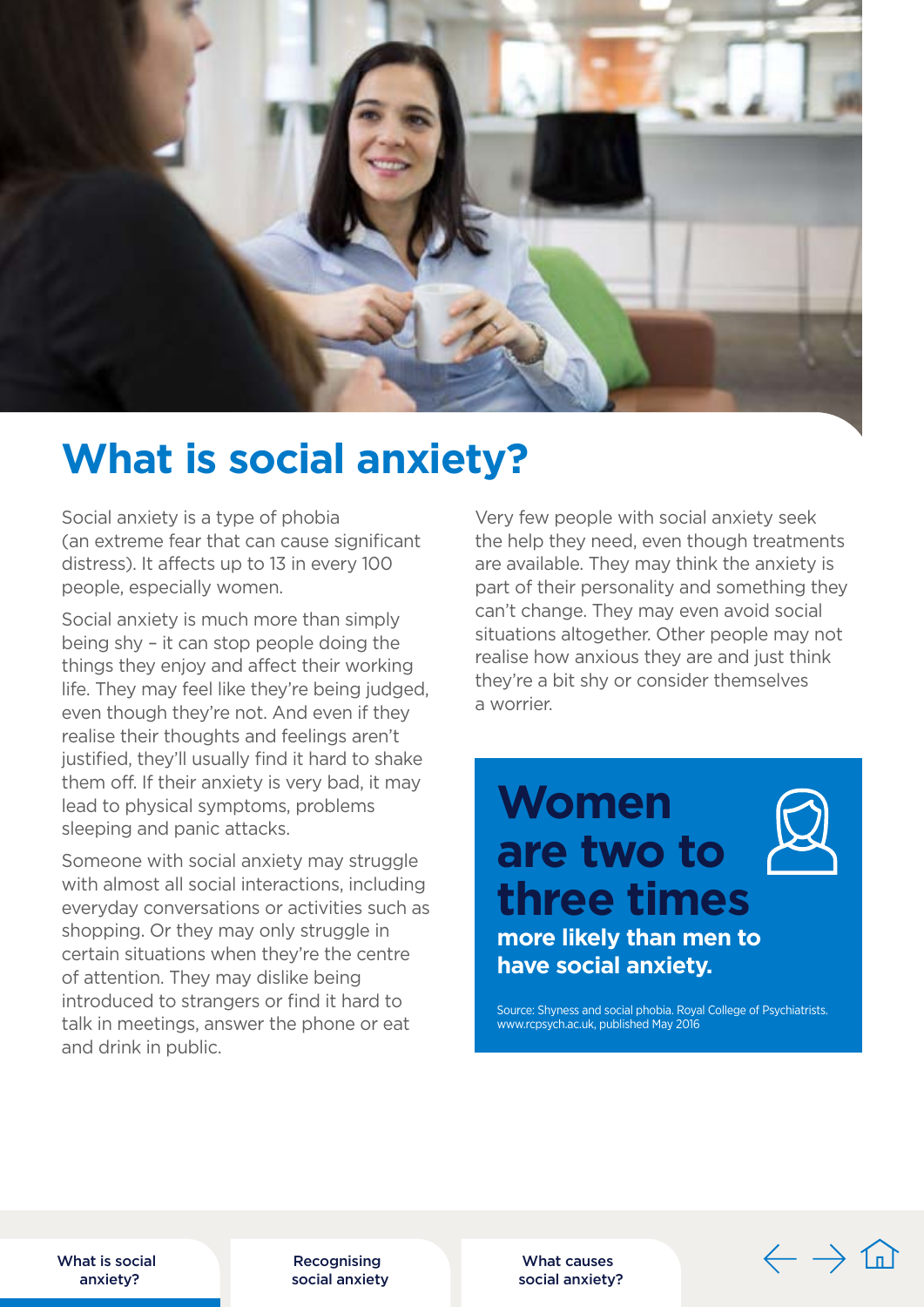## <span id="page-3-0"></span>**Recognising social anxiety**

If someone in your team has social anxiety, they'll usually feel very self-conscious when they have to interact with other people. They may have low self-esteem and feel insecure about their relationships.

They may:

- $\blacksquare$  think everyone's watching them
- void direct eye-to-eye contact, especially with people they don't know
- $\blacksquare$  think someone will criticise what they're doing
- $\blacksquare$  be reluctant to bother people
- vorry they'll seem boring, stupid or incompetent
- $\blacksquare$  find it hard to be assertive enough to do or say what they want to
- vorry a lot before a meeting or event, sometimes for weeks beforehand
- $\blacksquare$  analyse the situation obsessively afterwards, thinking they said something wrong or could have done something better
- smoke, have an alcoholic drink or use drugs before an event to help them cope

Social anxiety can cause physical symptoms too, including:

- $\blacksquare$  trembling
- $\blacksquare$  sweating
- **D** blushing
- a pounding heart (palpitations)
- $\blacksquare$  a very dry mouth
- feeling sick
- $\blacksquare$  needing to go to the toilet a lot
- **pins and needles in their fingers or toes** (caused by breathing too quickly)

If your employee is worrying about their symptoms, and whether other people can notice them, this may make their social anxiety worse. Very bad anxiety can end in a panic attack, which causes sudden, intense anxiety symptoms lasting for a few minutes.





#### Only around half of adults with social anxiety seek the help they need.

Source: Social anxiety disorder: recognition, assessment and treatment. NICE Guideline. National Institute for Health and Care Excellence, updated March 2020.

[What is social](#page-2-0)  anxiety?

Recognising social anxiety<br>? social anxiety

What causes

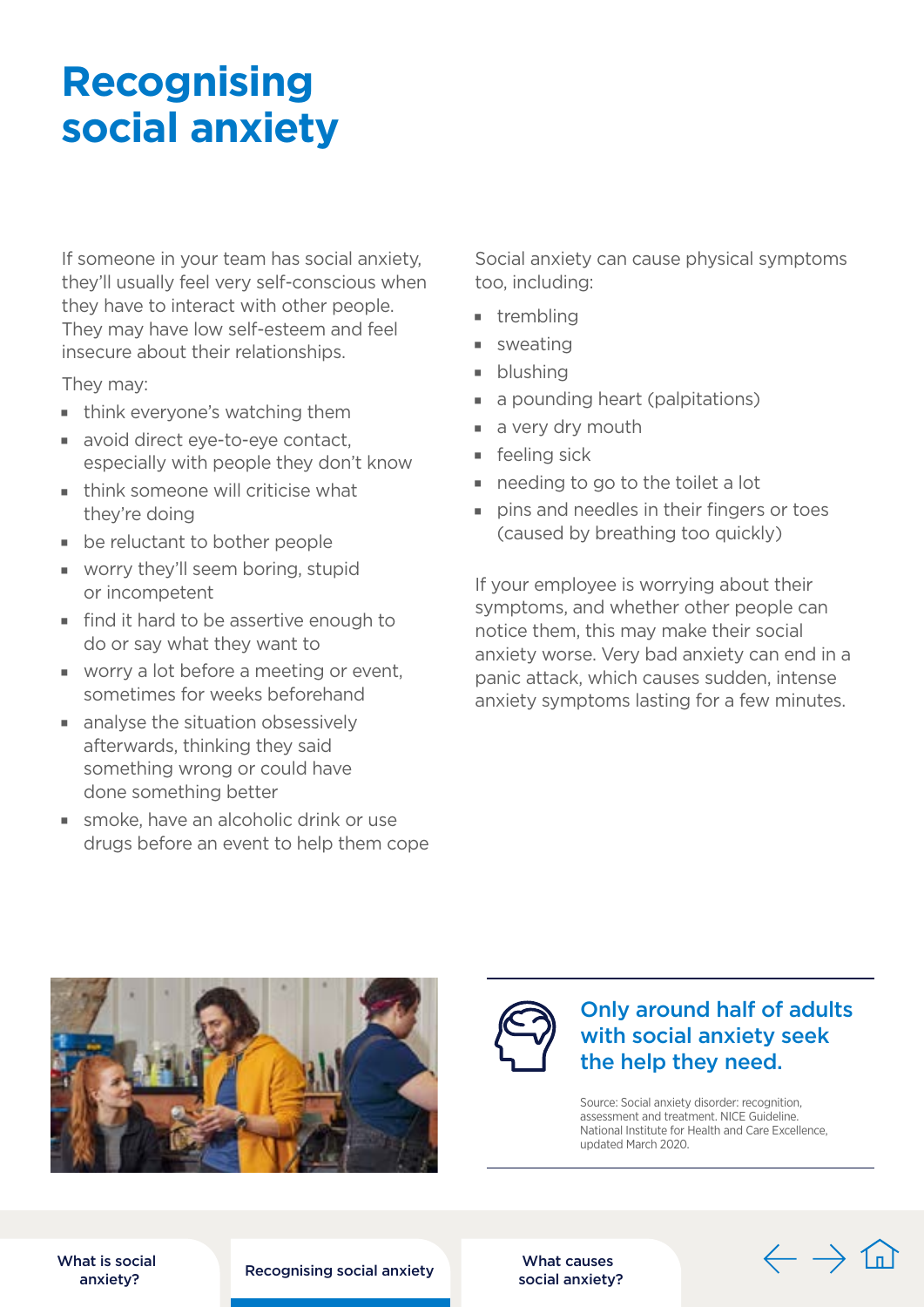## <span id="page-4-0"></span>**What causes social anxiety?**

No one knows exactly why some people have social anxiety, although it can run in families. People with social anxiety tend to have high standards for their behaviour in public. They may have been shy as a child or teenager, and their families assumed they'd grow out of it but they never did. They may have had a stammer too.

Others may be able to pinpoint exactly when their social anxiety started. For example, when they moved to a new school, felt embarrassed during a public performance, or were being bullied or teased. Some people with social anxiety may have other anxiety disorders or depression as well.



[What is social](#page-2-0)  anxiety?

Recognising social anxiety<br>social anxiety?

What causes

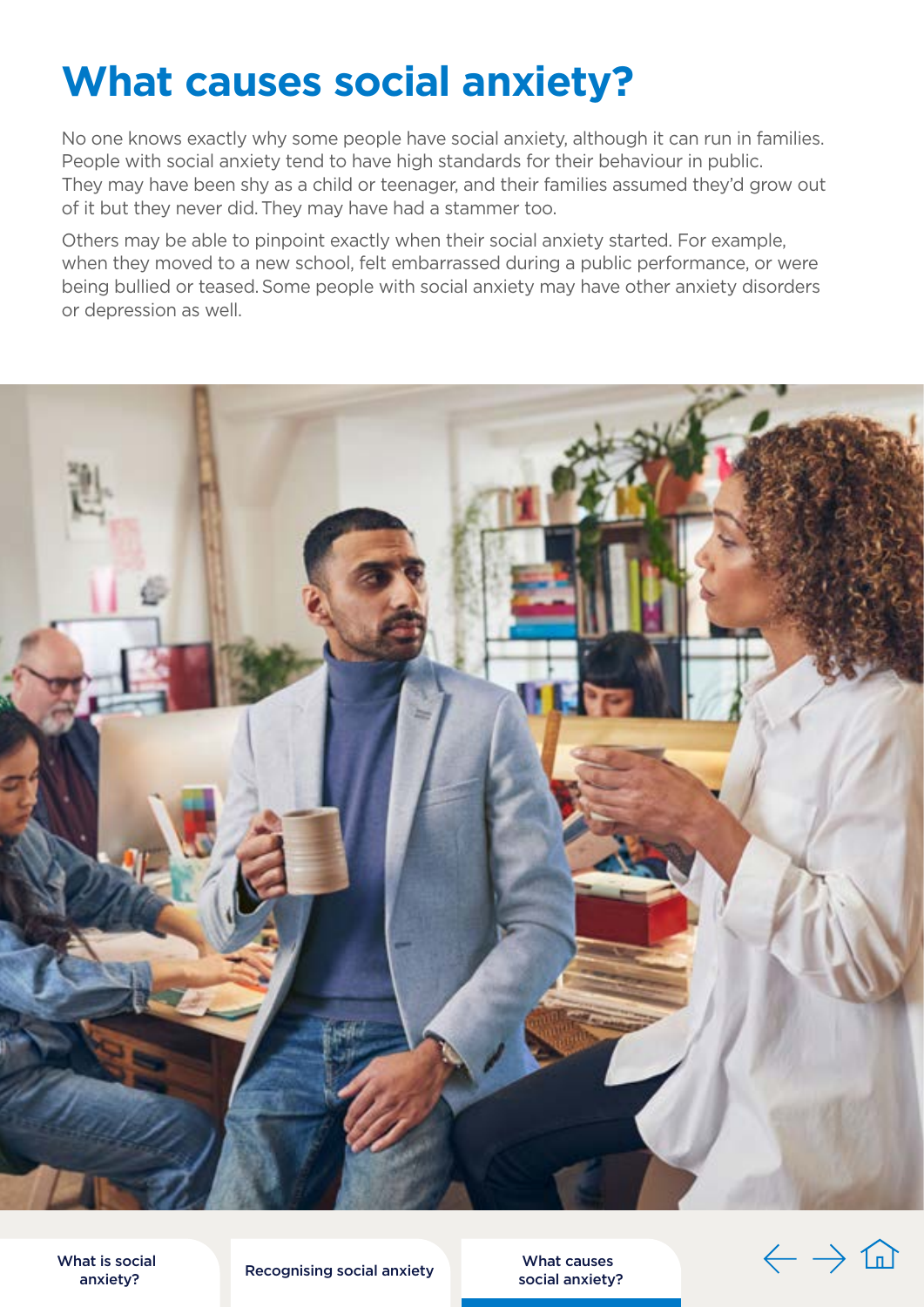<span id="page-5-0"></span>

## **Social anxiety in the workplace**

Employees with social anxiety may be able to mix and socialise with people they know without any problems – staying within their own comfort zone. But they may find it much harder to socialise with strangers. So there are some work situations that can make social anxiety worse, such as leading meetings or meeting new clients.

You may notice some employees:

- $\blacksquare$  suddenly get very anxious and start to stammer if they have to talk or perform in front of other people
- $\blacksquare$  struggle to speak in public at all
- $\blacksquare$  won't ask a question in a meeting
- $\blacksquare$  may not be able to sign important documents in front of witnesses
- $\blacksquare$  stay quiet or hover at the edge of a group of colleagues
- on't want to talk about themselves
- v avoid promotions at work
- $\blacksquare$  avoid going to work social events, such as dinner and drinks, or the annual Christmas party

One way to cope with social anxiety is to be exposed to triggering situations regularly to get used to them – facing your fears. But the COVID-19 pandemic may have made some people's social anxiety worse as they haven't be in social settings, or around others. as much.

### **It can take most people with social anxiety 15 to 20 years to ask for help.**

Source: Social anxiety disorder: recognition, assessment and treatment. NICE Guideline. National Institute for Health and Care Excellence, updated March 2020.

 $\leftarrow$   $\rightarrow$  1n

Social anxiety in the workplace

How can you support [socially anxious employees?](#page-6-0) [Resources](#page-8-0)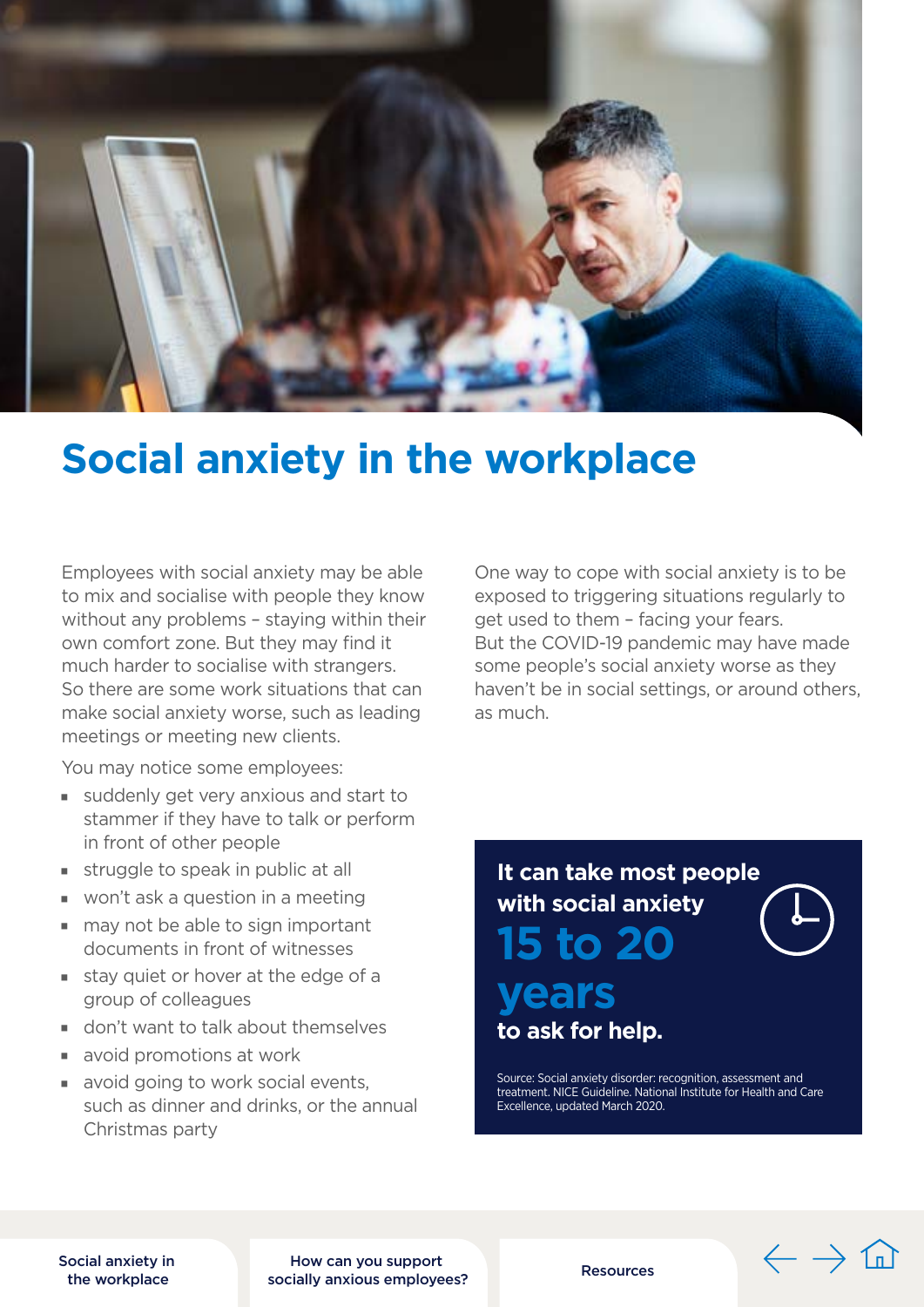## <span id="page-6-0"></span>**How can you support socially anxious employees?**

As an employer, you can learn to recognise signs of social anxiety and raise awareness of this common problem. Social anxiety affects people differently, but here are some ways you can support employees and colleagues in the workplace.

#### Organise social skills training

It's natural for people to feel anxious in social situations. Social skills training can help employees to feel more confident and relaxed while they're interacting with other people. It focuses on simple skills we often take for granted, such as:

- $\blacksquare$  how to start a conversation with a stranger
- **n** increasing eye contact

Regular role play with other members of the team may help, too.

#### Communicate clearly

Some people get very anxious before a meeting or event. Good communication may help, so that they don't need to ask any questions beforehand. It may help to provide clear, concise information on the:

- $-$  timings
- agenda
- $\blacksquare$  list of participants
- $\blacksquare$  details of the venue, including relevant directions
- $\blacksquare$  where to go when they arrive
- location of toilets and other facilities



[Social anxiety in](#page-5-0)  the workplace

How can you support socially anxious employees? [Resources](#page-8-0)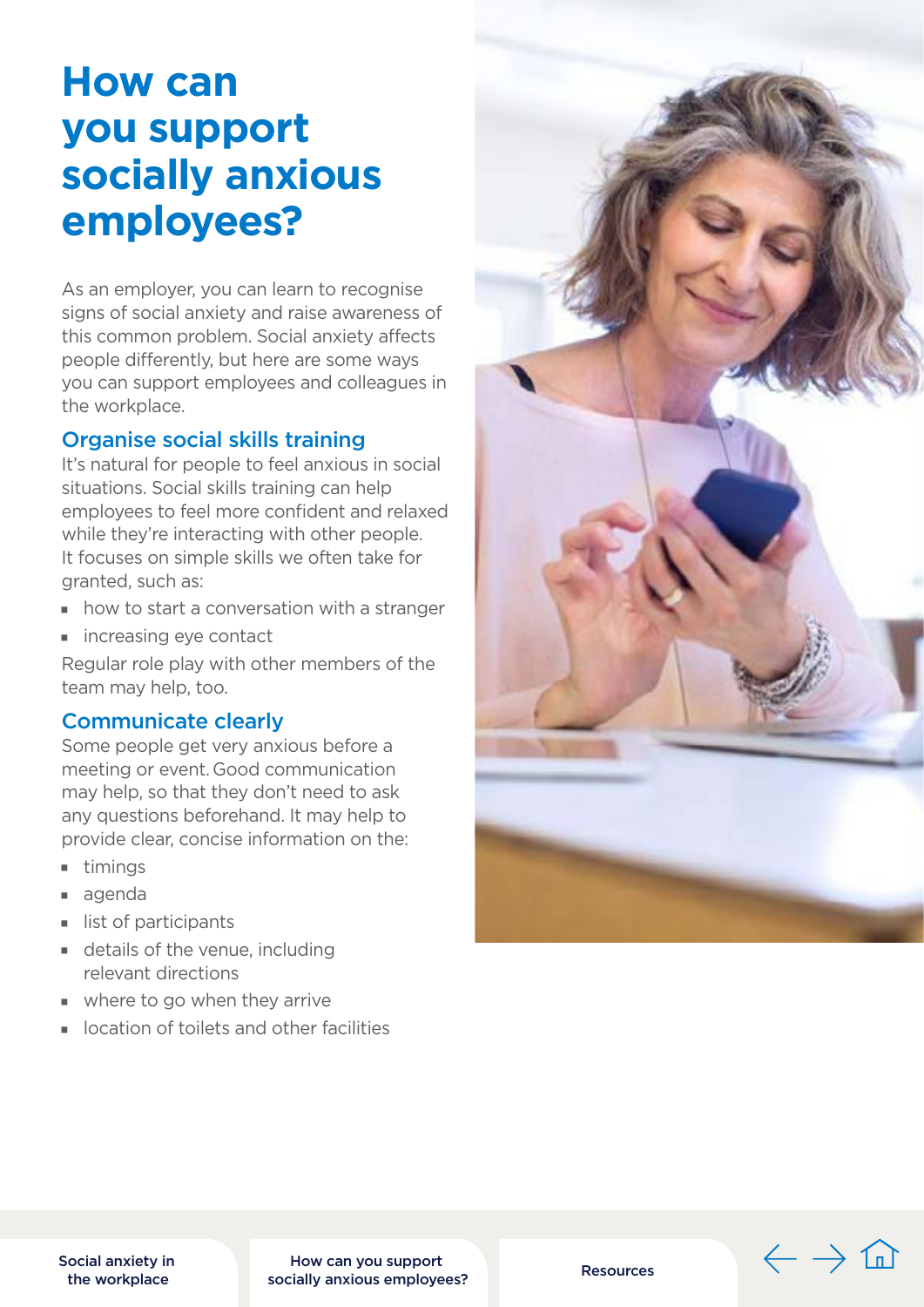

#### Be understanding and empathetic

The pandemic has impacted many people's mental health, and it may take a while for your team to get back into normal patterns of socialising again. Some people with social anxiety may be prone to panic attacks if they're forced into an uncomfortable situation. So it's important not to put pressure on them. If you're holding long meetings, encourage regular breaks so that staff can take some time out if they need it.

#### Know your team

If you notice any signs of anxiety, ask your team member how they are, giving them time and space to tell you, and offer additional support. Make sure they have regular one-to-ones to identify any potential problems early on.

Signpost them to support that's on offer in the workplace. If Employee Assistance Programmes or Occupational Health Services are available, make sure these are easy to access.

If an employee's social anxiety seems to be affecting their work or daily life, encourage them to speak to their GP or speak to a counsellor. They may be referred for cognitive behavioural therapy (CBT).

This is a type of talking therapy that aims to challenge your negative thought patterns and beliefs, helping you to face your fears and learn to cope.

#### Encourage good mental health

If your employees feel that they can talk openly, problems are less likely to build up. Encourage a supportive environment with regular training, workshops and mental health 'champions'. Signposting and sharing useful resources with employees will help to promote a culture of good mental health in your workplace.

## **Ask your team member how they are. If your employees feel that they can talk openly, problems are less likely to build up.**

Source: Supporting mental health in the workplace. ACAS.<www.acas.org.uk>, accessed September 2021.

[Social anxiety in](#page-5-0)  the workplace

How can you support [socially anxious employees?](#page-6-0) [Resources](#page-8-0) 

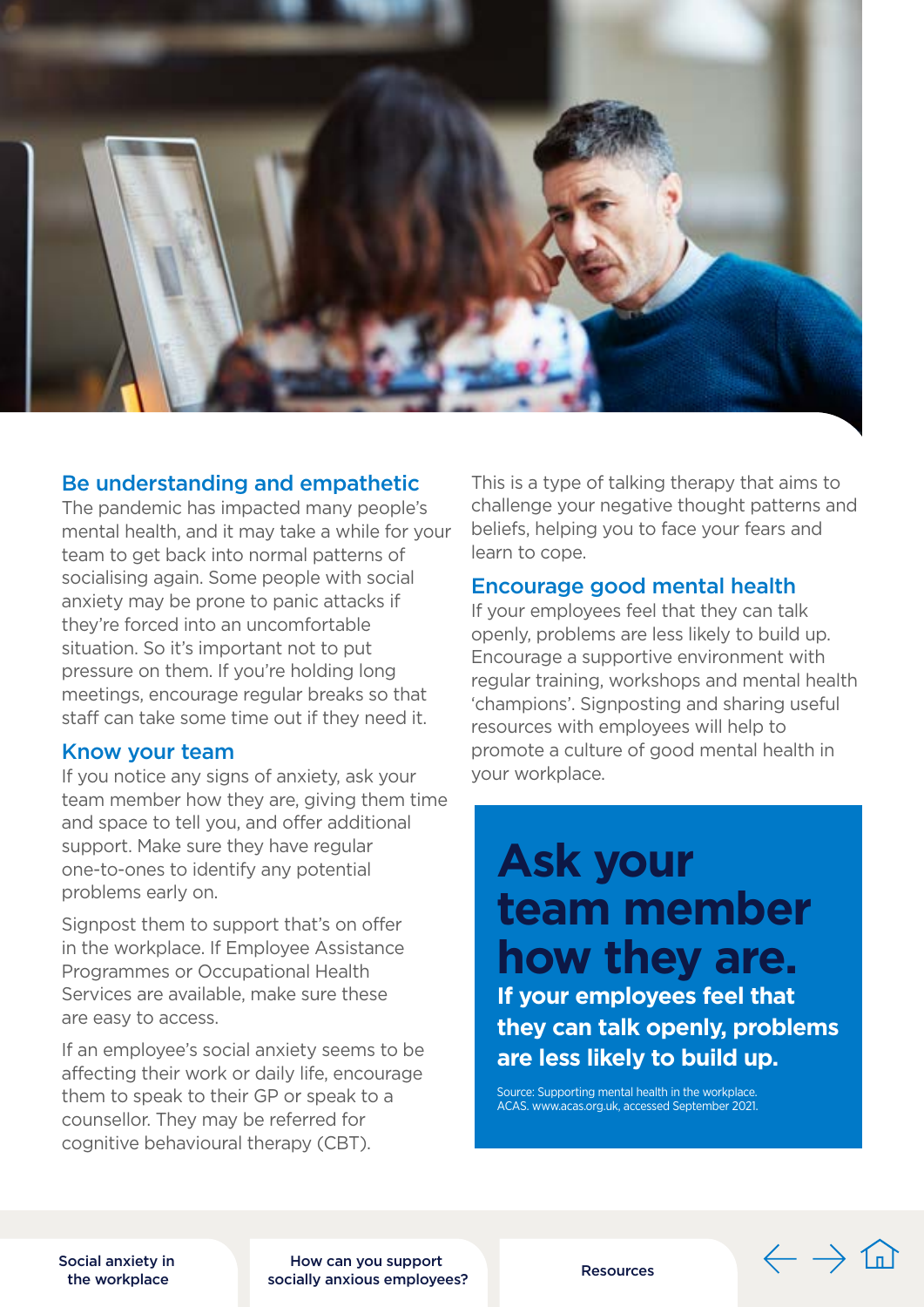## <span id="page-8-0"></span>**Resources.**

#### **Resources**

Visit Bupa's [Workplace Mental Health Hub](https://www.bupa.co.uk/health-information/workplace-mental-health) for a range of free information for both managers and employees on supporting good mental health at work.

#### **References**

- 1. Social anxiety disorder: recognition, assessment and treatment. NICE Guideline CG159. [www.nice.org.uk,](www.nice.org.uk) updated March 2020
- 2. Griffiths KM, Walker J, Batterham PJ. Help seeking for social anxiety: A pilot randomised controlled trial. Digit Health. 2017;3:2055207617712047. doi:10.1177/2055207617712047
- 3. Behera N, Samantaray NN, Kar N, Nayak MR, Chaudhury S. Effectiveness of cognitive behavioral therapy on social anxiety disorder: A comparative study. Ind Psychiatry J. 2020; 29(1): 76-81. doi:10.4103/ipj.ipj\_2\_20
- 4. Shyness and social phobia. Royal College of Psychiatrists. [www.rcpsych.ac.uk,](www.rcpsych.ac.uk) published May 2016
- 5. Horenstein A, Morrison AS, Goldin P, Ten Brink M, Gross JJ, Heimberg RG. Sleep quality and treatment of social anxiety disorder. Anxiety Stress Coping. 2019; 32(4): 387-398. doi:10.1080/1061580 6.2019.1617854
- 6. Social Anxiety Disorder. Patient. patient.info/ doctor, last edited August 2016
- 7. Social phobia. The MSD Manuals. www. [msdmanuals.com,](https://msdmanuals.com) last full review/revision April 2020
- 8. Vilaplana-Pérez A, Pérez-Vigil A, Sidorchuk A et al. Much more than just shyness: the impact of social anxiety disorder on educational performance across the lifespan. Psychol Med. 2021; 51(5): 861-869. doi:10.1017/S0033291719003908
- 9. Social phobia. Background. Medscape. emedicine. [medscape.com](https://medscape.com), updated November 2018
- 10. Khoramnia S, Bavafa A, Jaberghaderi N et al. The effectiveness of acceptance and commitment therapy for social anxiety disorder: a randomized clinical trial. Trends Psychiatry Psychother. 2020; 42(1) [doi.org/10.1590/2237-6089-2019-0003](https://doi.org/10.1590/2237-6089-2019-0003)
- 11. Social anxiety disorder. Aetiology. BMJ Best Practice. [bestpractice.bmj.com,](https://bestpractice.bmj.com) last reviewed August 2021
- 12. Social anxiety disorder. Management approach. BMJ Best Practice. [bestpractice.bmj.com,](https://bestpractice.bmj.com) last reviewed August 2021
- 13. Covid-related anxiety and distress in the workplace: A guide for employers and employees. The British Psychological Society. [www.bps.org.uk,](www.bps.org.uk) published September 2020
- 14. Returning to the workplace after the Covid-19 lockdown: a toolkit. The Society of Occupational Medicine. [www.som.org.uk,](www.som.org.uk) published May 2020
- 15. Supporting mental health in the workplace. ACAS. [www.acas.org.uk,](www.acas.org.uk) accessed September 2021
- 16. Phobias. Mind. [www.mind.org.uk,](www.mind.org.uk) published February 2021
- 17. Zheng L, Miao M, Lim J, Li M, Nie S, Zhang X. Is Lockdown Bad for Social Anxiety in COVID-19 Regions?: A National Study in The SOR Perspective. Int J Environ Res Public Health. 2020;17(12): 4561. doi:10.3390/ijerph17124561
- 18. Talking toolkit: preventing work-related stress. Health and Safety Executive.<www.hse.gov.uk>